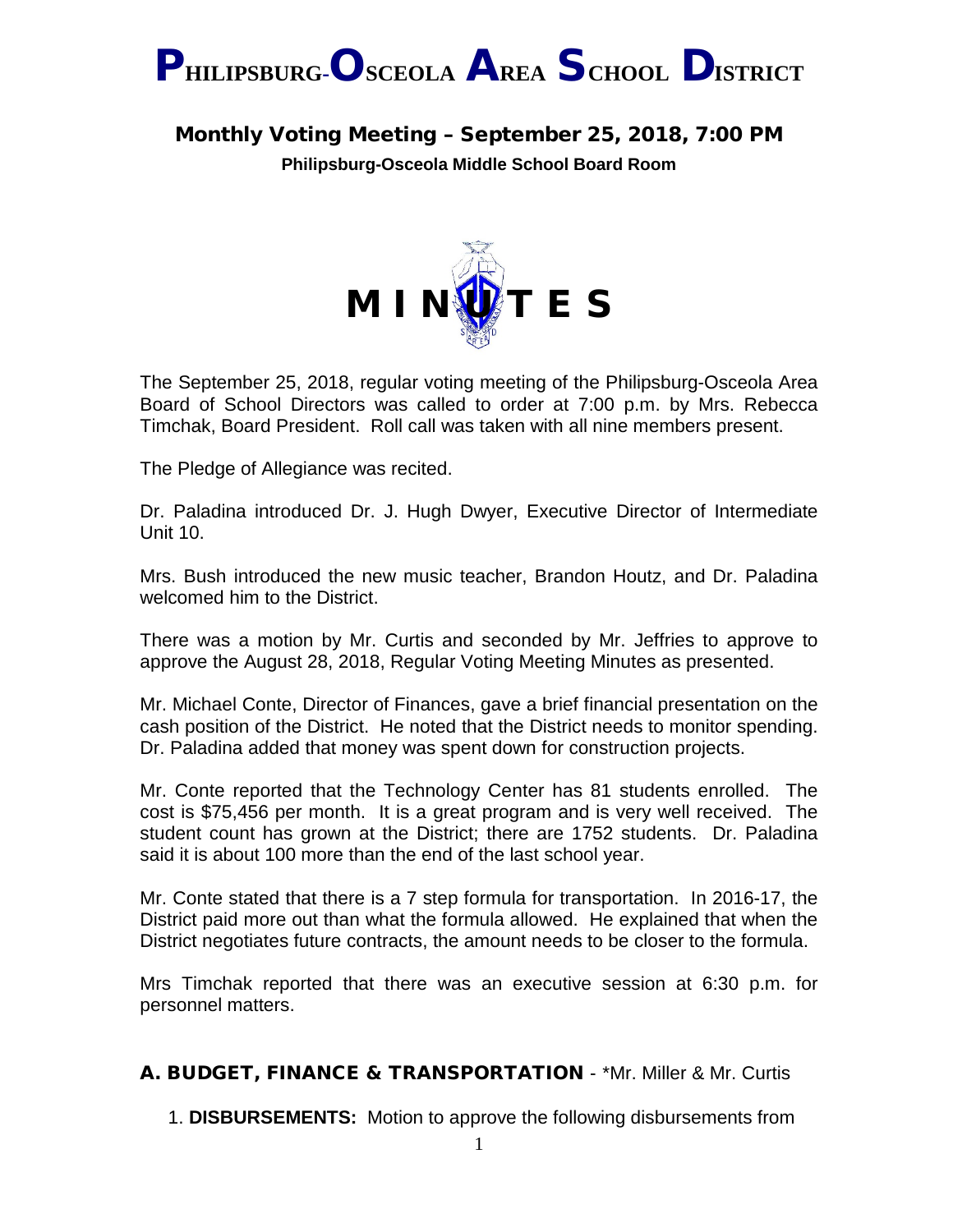August 24, 2018, through September 21, 2018.

| \$1,095,875.89           | <b>GRAND TOTAL</b>                                    |
|--------------------------|-------------------------------------------------------|
| $\mathbb{S}$<br>708.75   | Student Activities Accounts (checks 814573 to 814575) |
| \$1,080,662.52           | General Account (checks 43323 to 43472)               |
| \$ 4,787.42              | Cafeteria Account (checks 509412 to 509418)           |
| $\mathbb{S}$<br>9,717.72 | Athletic Account (checks 222646 to 222693)            |

| <b>PAYROLL:</b> August 24, 2018 | \$482,991.08 |
|---------------------------------|--------------|
| August 29, 2018                 | \$390.00     |
| September 7, 2018               | \$477,158.73 |
| September 21, 2018              | \$542,203.62 |

**2. SALE OF EQUIPMENT:** There will be a motion on the regular voting Agenda to discuss/approve the sale of band equipment: Amanda Woods, Band Director would like to pursue finding a buyer for our 1980s silver drums. The pieces are as follows:

COMMENT: These instruments are not being used, take up a lot of space, and are not in the best condition. If given permission I would like pursue selling them.

| <b>Marching Snare</b>     | Ludwig | 3165328 | Jan-88   | Silver                |
|---------------------------|--------|---------|----------|-----------------------|
| <b>Marching Snare</b>     | Ludwig | 3165329 | Jan-92   | Silver                |
| <b>Marching Snare</b>     | Ludwig | 6130650 | Jan-88   | Silver                |
| <b>Marching Snare</b>     | Ludwig | 6130656 | Jan-89   | Silver                |
| <b>Marching Snare</b>     | Ludwig | 6130658 | Jan-91   | Silver                |
| <b>Marching Snare</b>     | Ludwig | 6219490 | Jan-99   | Silver                |
| <b>Marching Quad Tom</b>  | Pearl  | 913202  | Jan-90   | Silver                |
| <b>Marching Bass Drum</b> | Ludwig | 3188032 | $Jan-85$ | Silver - on top shelf |
| Marching Bass Drum        | Ludwig | 3242664 | Jan-90   | Silver - on top shelf |

**3. STAUFFER'S TRANSPORTATION COMPANY:** Motion to approve the following driver for the 2018-19 school year.

Holderman, Randall

**4. LONGS' VAN COMPANY:** Motion to approve the following driver for the 2018-19 school year.

Shoff, Kayse Maines, Teresa Siefried, Nannette

**5. PARENT DRIVERS:** Motion to approve the following parent drivers for the 2018-19 school year.

Rodriguez, Lori Vaughn, Jeffrey

Keith-Garland, Nicole Gavlack-Vaughn, Jolene

**B.** BUILDING AND GROUNDS - \*Mr. Curtis & Ms. McGee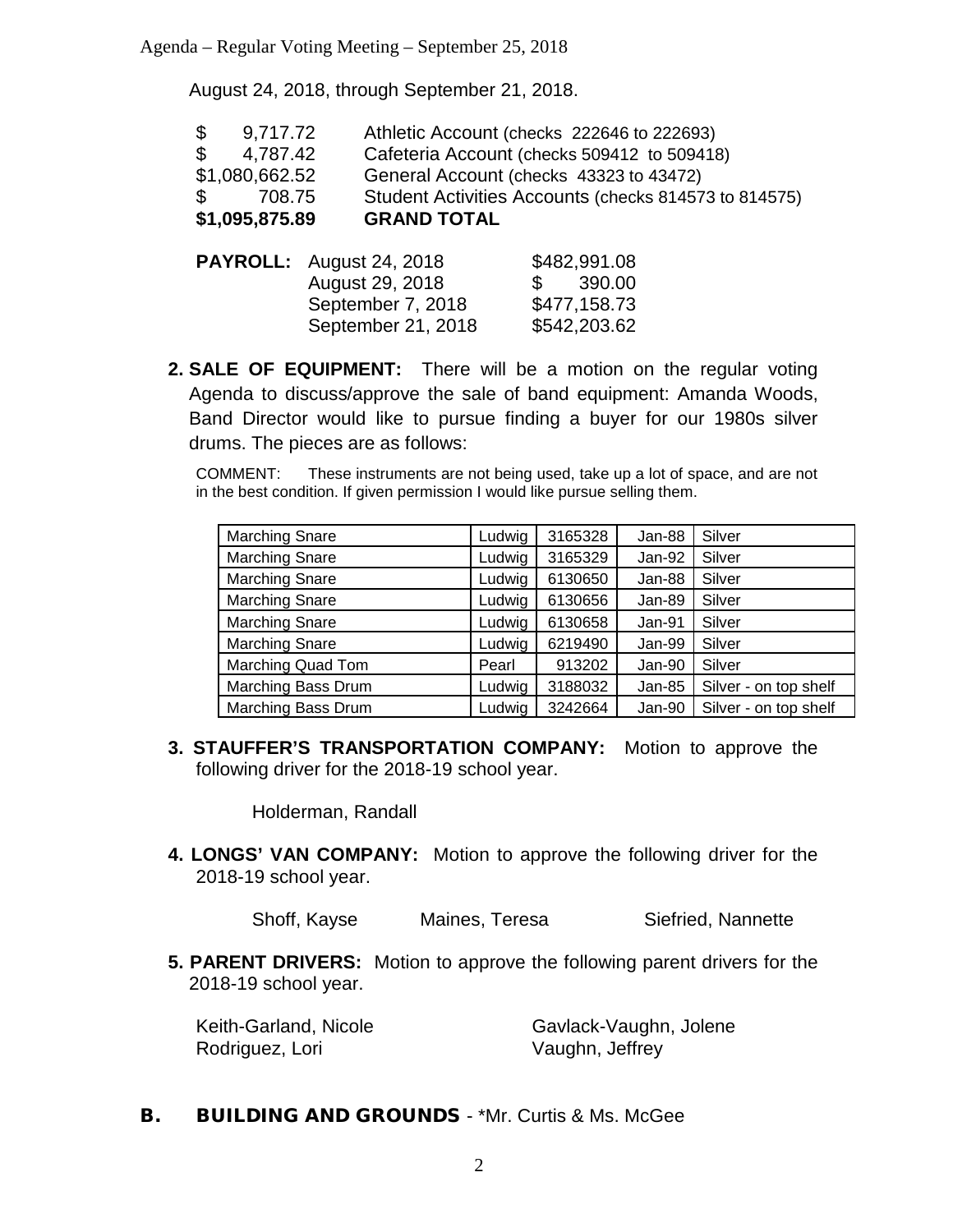- **1. RECYCLE EQUIPMENT:** Motion to approve recycling ten (10) sewing machines.
- C. COMMUNITY RELATIONS \*Mr. Jeffries & Mr. Miller
- D. CURRICULUM, INSTRUCTION & ASSESSMENT \*Mrs. Lamb & Mrs. Bush
	- **1. FIELD TRIP REQUESTS:** Motion to approve the field trip requests as presented.
	- **2. ACT 80 DAY:** Motion to approve January 14, 2019, as an Act 80 day for the purpose of making up September 11, 2018, which was cancelled due to flooding.

## E. PERSONNEL COMMITTEE - \*Mrs. Bush & Mrs. Lamb

- **1. HIRE:** Motion to hire Charlene Hubler, as a 5.0 hour District wide custodian, effective October 9, 2018.
- **2. HIRE:** Motion to hire Terri Miller, as a 5.0 hour District wide custodian, effective October 9, 2018.
- **3. HIRE:** Motion to hire Marisa Laskowsky, as a 5.75 hour Special Education Instructional Assistant at Philipsburg Elementary, effective October 9, 2018.
- **4. HIRE:** Motion to hire Brandon Houtz as a Middle School Music/Chorus teacher, Step  $1 B + 0$ , at a salary of \$42,876.00.
- **5. TEACHER MENTORS**: Motion to approve the following teacher mentors for the 2018-2019 school year.

### **New Teacher Mentor Mentor**

Houtz, Brandon Woods, Amanda

- **6. RESIGNATION:** Motion to accept the resignation of Shelley Wilcox, a 4.5 hour Library Tech Assistant at Philipsburg-Osceola Senior High School, effective the close of business September 19, 2018.
- **7. POST:** Motion to post a 4.5 hour Library Tech Assistant position at Philipsburg-Osceola Senior High School, posting effective September 14, 2018.
- **8. TRANSFER:** Motion to transfer Christina Williams from a 4.5 hour Cashier/Kitchen Helper at the Philipsburg-Osceola Senior High School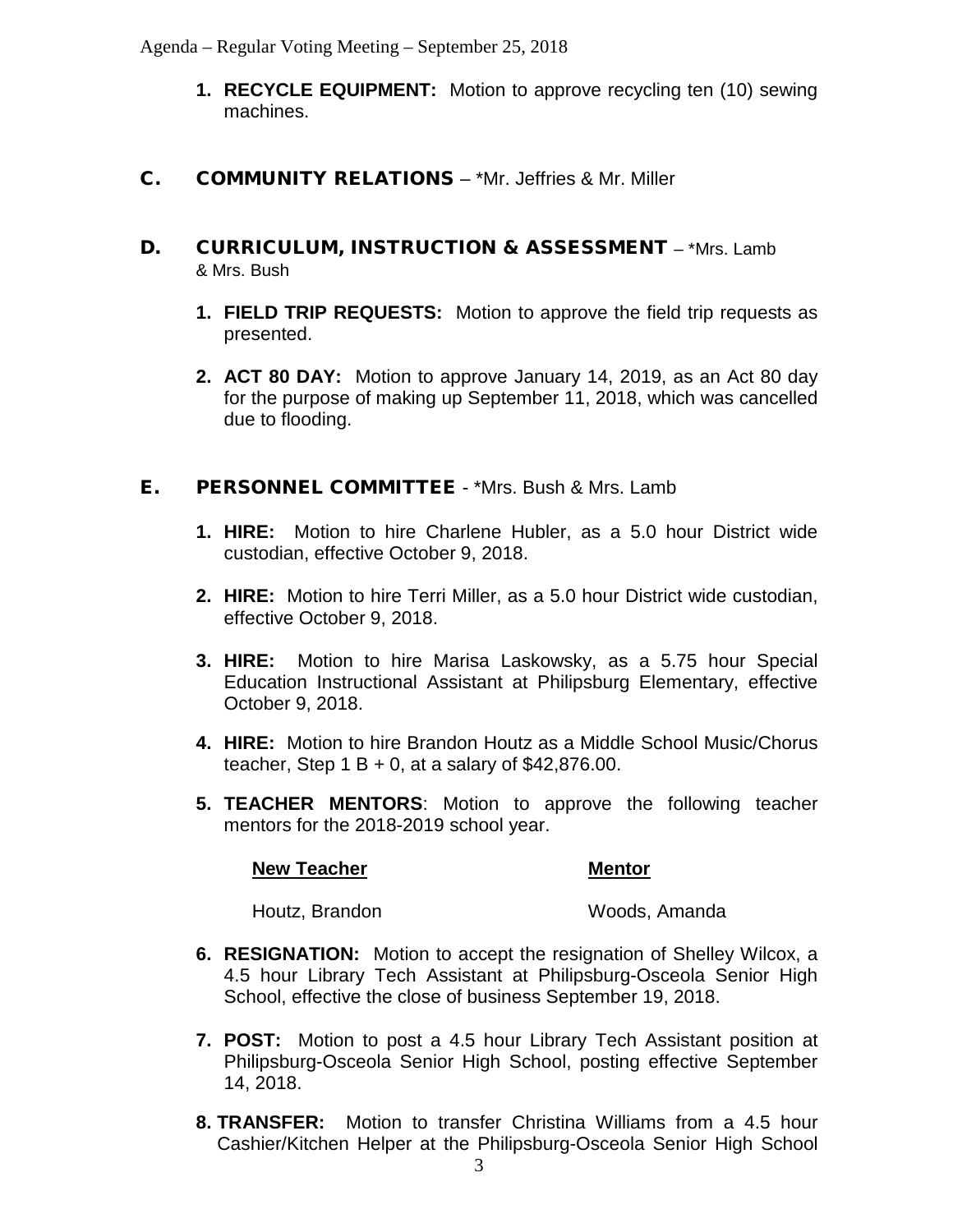to a 4.5 hour Library Tech Assistant at Philipsburg-Osceola Senior High School, effective October 1, 2018.

- **9. POST:** Motion to post a 4.5 hour Cashier/Kitchen Helper at Philipsburg-Osceola Senior High School, posting effective September 24, 2018.
- **10.NURSING SUBS:** Motion to approve the following LPN or RN nursing substitutes:

| <b>LPN</b> | וגם<br><b>KN</b> | -<br>'N<br>. |
|------------|------------------|--------------|
|            |                  |              |

| Gray, Thomas | Cartwright, Barbara | Verost, Donna    |
|--------------|---------------------|------------------|
|              | Kephart, Marie      | Walker, Veronica |

**11. HOMEBOUND INSTRUCTORS**: Motion to approve the following homebound instructors.

| Kohute, Rebecca | Parmele, Laurie     |
|-----------------|---------------------|
| Sipes, Krystina | Stadmiller, William |

- **12.RATE CHANGE:** Motion to approve the Source for Teachers addendum that changes the pay rate for Special Education Instructional Assistants from \$7.25 per hour to \$10.00 per hour, effective October 1, 2018.
- **13.UNPAID DAYS:** Motion to approve a part-time Custodian for unpaid days beginning on October 10, 2018, and ending on approximately October 19, 2018, depending upon release from health care professional, due to exhausting all sick and personal days; employee does not qualify for FMLA.
- **14.UNPAID DAYS:** Motion to approve unpaid days for a full-time employee on October 16 and 17, 2018, and March 21 and 22, 2019, due to exhausting all personal days; sick days may not be used for the reason requested.
- **16.UNPAID DAYS:** Motion to approve a part-time Paraprofessional for unpaid days on September 18, 19, 20, and 21, 2018, due to exhausting all sick and personal days; employee does not qualify for FMLA.
- **F. POLICY COMMITTEE** \*Ms. McGee & Mr. Massung
- G. STUDENT AFFAIRS, EXTRA-CURRICULAR, DRUG & ALCOHOL PREVENTION, & STUDENT DISCIPLINE – \*Mrs. Droll and Mr. Jeffries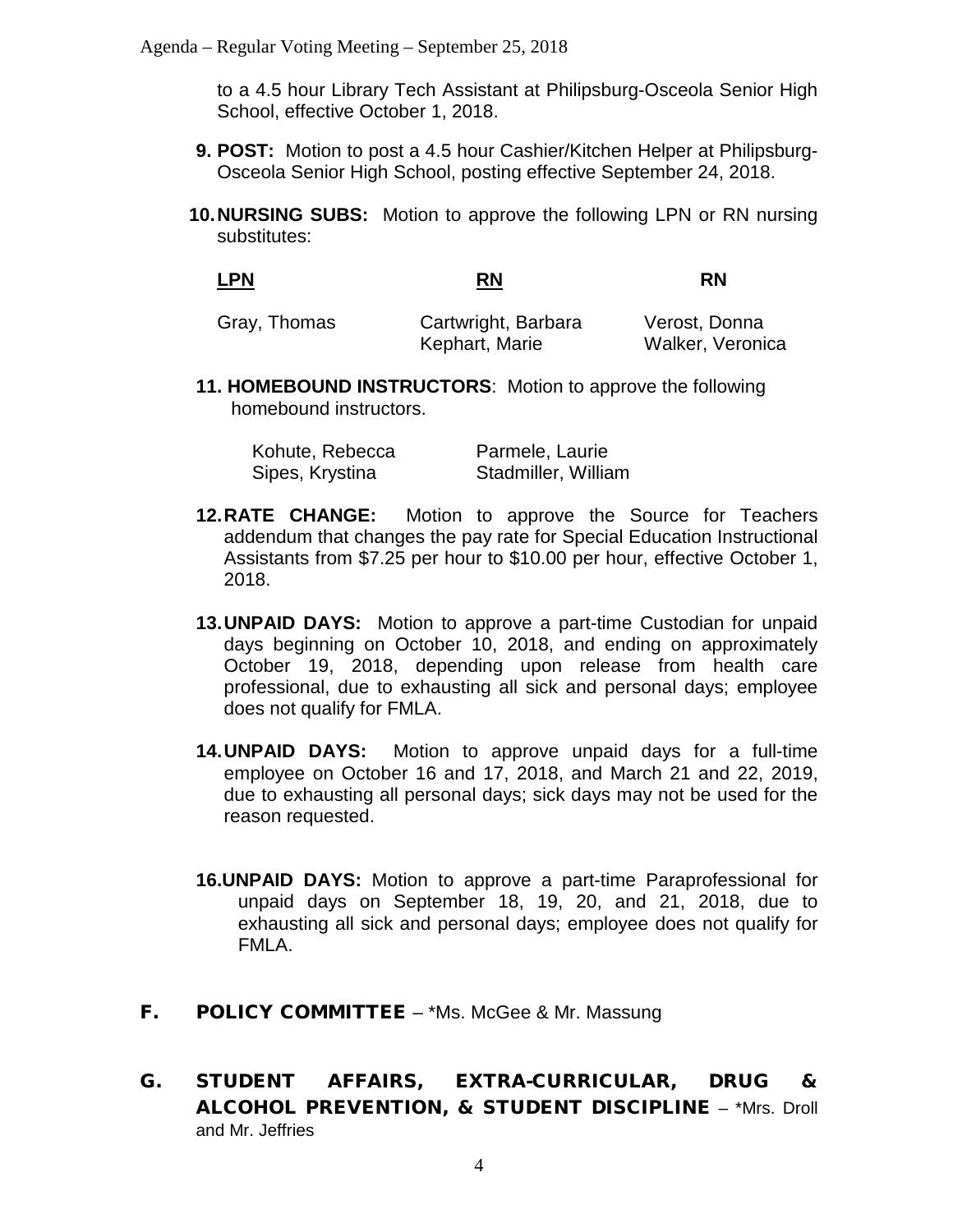- **1. SCHOOL BASED PROBATION PROGRAM AGREEMENT:** Motion to approve a School Based Probation Program Agreement for the 2018/2019 school year between the Centre County Juvenile Probation Department and Philipsburg-Osceola School District.
- **2. STUDENT ASSISTANCE PROGRAM AGREEMENT:** Motion to approve the Student Assistance Program Agreement for the 2018/2019 school year between Philipsburg-Osceola Area School District, Community Connections of Clearfield/Jefferson Counties, and Clearfield-Jefferson Drug and Alcohol Commission.
- **3. LINKAGE AGREEMENT:** Motion to approve the Linkage Agreement for the 2018/2019 school year between Community County Services, Inc., Family Based Mental Health/Family Stabilization Services and Philipsburg-Osceola Area School District.
- **4. CONTRACT AGREEMENT:** Motion to approve an agreement between Philipsburg-Osceola Area School District and Cen-Clear Child Services, Inc., for services/therapy at a rate OF \$48,500.00 for 7.5 hours per day for 191 days of LSW staff time for the school year less required training and 5 PTO days. This agreement shall be automatically renewed on a yearly basis unless either party notifies the remaining party in writing of intent to terminate this Agreement within thirty (30) days of the end of any year term.
- **5. HIRE:** Motion to hire the following extra-curricular positions for the 2018/2019 school year.

| <b>Name</b>       | <b>Sports/Activity</b>                            | <b>Remuneration</b> |
|-------------------|---------------------------------------------------|---------------------|
| Anderson, Autumn  | <b>Art Show Advisor</b>                           | \$349.41            |
| King, Karen       | <b>Art Show Advisor</b>                           | \$349.41            |
| Raker, Barry      | <b>Art Show Advisor</b>                           | \$349.41            |
| Arnold, Shawn     | <b>Academic Decathlon Co-Advisor</b>              | \$2,236.23          |
| Sauerwein, Robert | Basketball, Girls' Varsity Head Coach             | \$5,241.15          |
| Fisher, Lee       | Basketball, Girls' Junior High Head               | \$3,144.69          |
|                   | Lumadue, Amanda Commencement/Senior Class Advisor | \$1,048.23          |
| Bainey, Connie    | Drama Club Volunteer                              | Volunteer           |
| Chorle, Sarah     | Drama Club Volunteer                              | Volunteer           |
| Chorle, Walter    | Drama Club Volunteer                              | Volunteer           |
| Harper, James     | Drama Club Volunteer                              | Volunteer           |
| Kelly, Rebecca    | Drama Club Volunteer                              | Volunteer           |
| Rowles, Melissa   | Drama Club Volunteer                              | Volunteer           |
| Ryder, Heather    | Drama Club Volunteer                              | Volunteer           |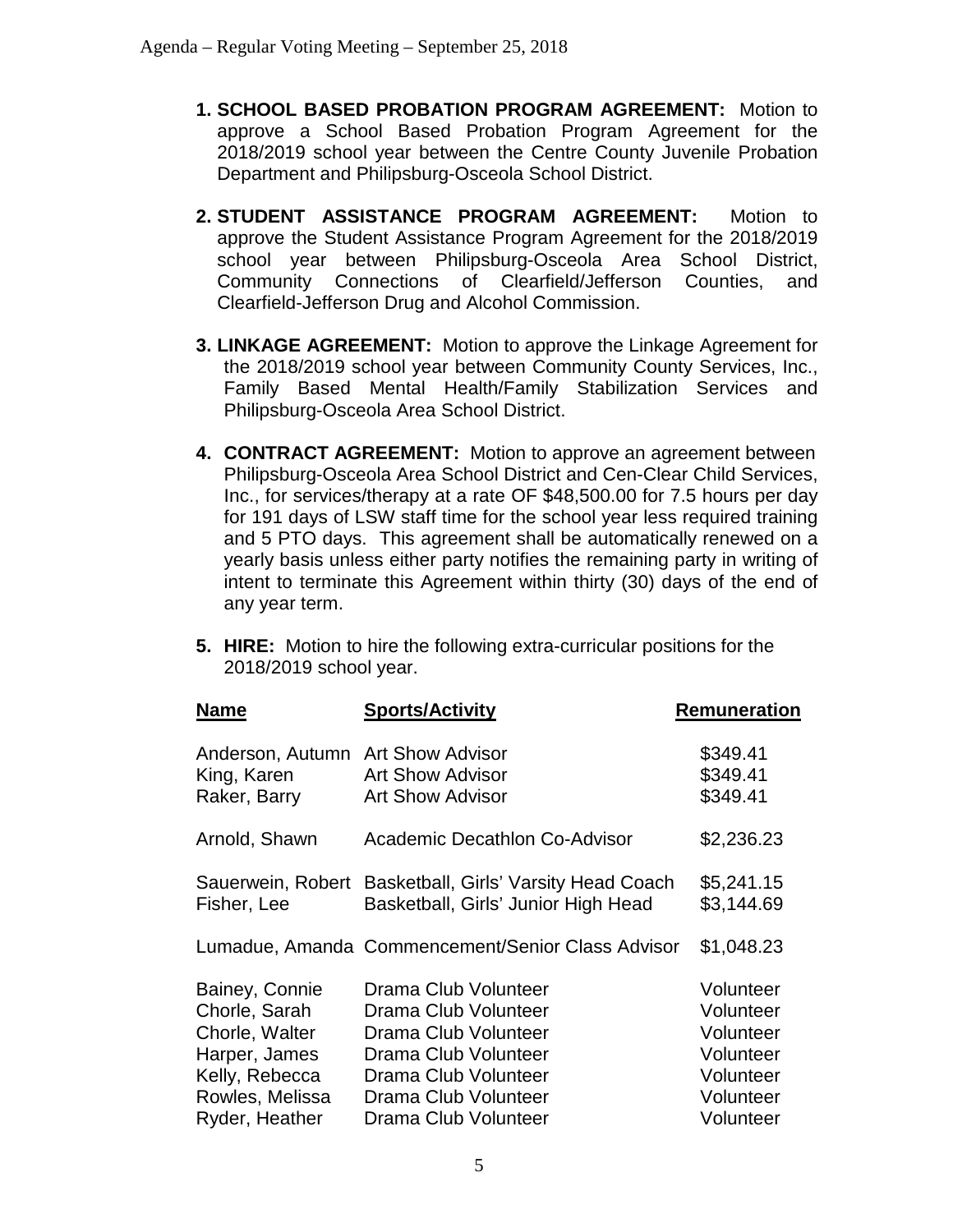| Ryder, Vincent                                                        | Drama Club Volunteer                                                                                                                                         | Volunteer                                    |
|-----------------------------------------------------------------------|--------------------------------------------------------------------------------------------------------------------------------------------------------------|----------------------------------------------|
| Bainey, Connie                                                        | <b>Prom/Junior Class Advisor</b>                                                                                                                             | \$838.58                                     |
| Lumadue, Amanda<br>Miller, Debra<br>Lomison, Jessica<br>Mills, Jackie | <b>SH Student Council Co-Advisor</b><br><b>SH Student Council Co-Advisor</b><br><b>MS Student Council Co-Advisor</b><br><b>MS Student Council Co-Advisor</b> | \$524.12<br>\$524.12<br>\$524.12<br>\$524.12 |
| Bush, Courtney<br>Moslak, Amanda                                      | <b>Yearbook Co-Advisor</b><br><b>Yearbook Co-Advisor</b>                                                                                                     | \$628.94<br>\$628.94                         |
| Rowles, Melissa                                                       | Non-teaching Position                                                                                                                                        | <b>Per Contract</b>                          |

- **6. NON-TEACHING POSITION:** Motion to approve Michael Herr as a nonteaching position, per the contract, for the 2017/2018 school year.
- **7. DEPARTMENT HEADS:** Motion to approve the following Department Heads for the 2018/2019 school year.

| <b>Family &amp; Consumer Science</b>  | Rauch, Holly | \$698 |
|---------------------------------------|--------------|-------|
| Industrial Arts/Tech Ed./Business Ed. | Good, Tyler  | \$698 |

**8. POSITION VOLUNTEERS:** Motion approve the following Position Volunteers.

| Albright, Lindsey  | Clark, Desiree       | Emigh, Michelle   |
|--------------------|----------------------|-------------------|
| Anderson, Nicole   | Clemmer, Jessie      | English, Randi    |
| Bailey, Patience   | Clemmer, Roni        | Ennis, Nicole     |
| Bainey, Connie     | Conklin, Amber       | Fahr, Jessica     |
| Bainey, Kiley      | Coudriet, Karla      | Fenton, Kristina  |
| Baney, Donald      | Coulter, Karen       | Ferguson, Jamie   |
| Barnett, Elizabeth | Couturiaux, Jolene   | Foley, Holly      |
| Bartley, Karen     | Cowher, Julie        | Foster, Erica     |
| Baughman, Daina    | Curtorillo, Danielle | Fumbarger, Alicia |
| Baughman, Jeffrey  | Czar, Debra          | Garcia, Wynter    |
| Belinda, Rebecca   | Demko, Crystal       | Gheen, Jessica    |
| Bloom, Amy         | DeSimone, Karen      | Gonder, Brittany  |
| Blose, Kayla       | Dickson, Amanda      | Gonzalez, Lynn    |
| Bolton, Jolene     | Dickson, Emily       | Good, Tyler       |
| Bordas, Erica      | Dixon, Angela        | Gramling, Kristen |
| Bordas, Kari       | Dixon, Barbara       | Gray, Amy         |
| Bowie, Kelly       | Dixon, Gina          | Guenot, Rebecca   |
| Briggs, Rebecca    | Dugan, Heidi         | Hahn, Jennifer    |
| Briscoe, Mary      | Dunsmore, Danielle   | Hale, Tara        |
| Brown, Tammy       | Ebert, Jennifer      | Hann, Christine   |
| Cartwright, Diana  | Elrich, Jennifer     | Hanslovan, Amanda |
| Cartwright, Margie | Emigh, Donald        | Harkins, Michele  |
| Catherine, Susyn   | Emigh, Karri         | Harmic, David     |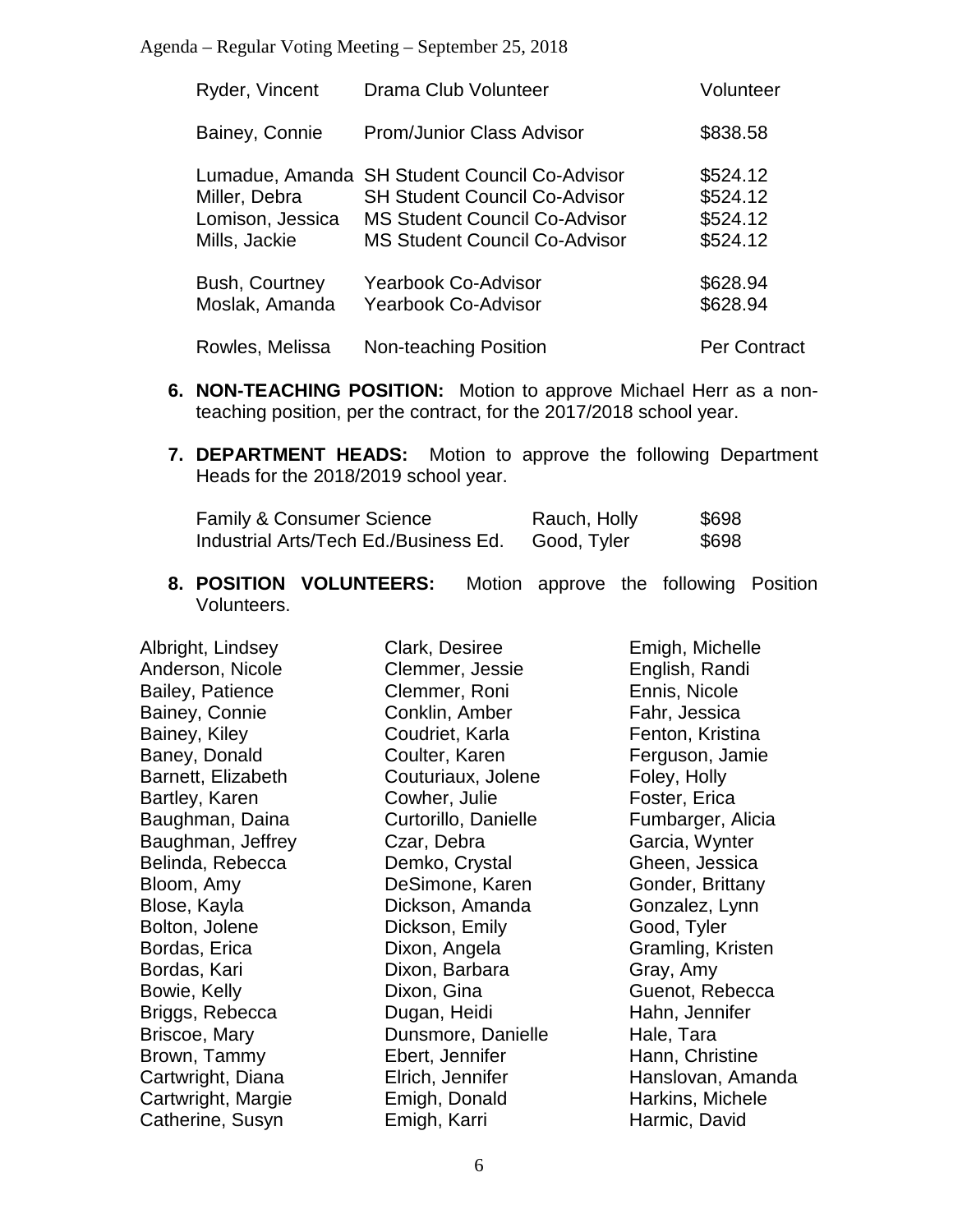Harper, Dawn Harper, James Harris, Amber Hartsock, Corie Harvey, Michelle Hayward, Crystal Hayward, Gertrude Hayward, Jamie Heltman, Nicholle Hemphill, Kimberly Hencricks, Anna Henry, Don Henry, Vickie Hertlein, Adriane Hertlein, Matt Hoover, Joli Hoover, Kimberly Hoover, Rusty Hoover, Scott Hoy Robyn Hughes, Hope Husar, Donna Jenkins, Christa Kaczorowski, Heather Knowles, Kimberlee Koptchak, Heather Koptchick, Abbie Krause, Lisa Kronenwetter, Sarah Kyler, Dawn Laskowsky, Marisa Lesko, Megan Levonick, Ambra Lewis, Kathryne Lindeman, Jennifer Ling, Holly Ling, Ryan Lobb, Sara Long, Mike Long, Sue Luzier, Rachel Mantz, Kimberly Marlow, Brianna Mason, Chera Mason, Chris Massung, Michelle

Massung, Robert Matia, Daleen Matson, Nicole Matweecha, Denise Maurer, Jennifer McClenahan, Stacy McCliment, Brandon McCliment, Shawna Mekis, Ashely Miller, Heather Millward, Kristen Minarchick, Lynn Minerich, Shawn Moore, Michelle Morris, Jennifer Myers, Heidi Nybeck, Lindsey Nyman, Lori Ohs, Kalen Olson, Meghan Olson, Sarah Paladina, Jessica Parish, Cristina Peacock, Kevin Pearce, Daphine Pelesky, Kristy Pelka, Brian Pelka, Gladys Pentland, Samantha Pollisino, Barbara Potter, Jodi Pry, Stacey Ralston, Sherry Raymond, Whitney Rea, Lois Reams, Dawn Rearick, Tiffany Rees, Kelly Ricard, Amanda Ricciotti, Stacy Richardson, Erika Ritter, Jennifer Ryder, Vincent Sabol, Leslie Sallee, Ashley Saupp, Melissa

Selvage, Ashley Shady, Melinda Showers, Chelsea Slother, Brittany Stanton, Brian Stasko, Jessica Straw, Penny Supko, Melissa Supko, Todd Surkovic, Judith Teats, Kristie Thompson, Roseanna Thompson, Shari Thompson, Tabitha Thorp, Kimberly Twist, Carla Twist, Todd Vaughn, Brandi Vaughn, Tawsha Verbeck, LynnAnne Vesnesky, Amber Wagner, Heather Wagner, Jamie Walk, Amanda Walk, Sabrina Walker, Veronica Wallace, Kelly Warner, Dale Warner, Laura Westwood, Gregory Westwood, Lyndsey White, Maggie Wildman, David Wildman, Renee Winters, Tammie Wisor, Robin Wisor, Tia Womer, Kristen Wood, Brad Wood, Brandy Wood, Cory Wood, Karen Wood, Melissa Yarger, Robin Zelensky, Robin

## H. TECHNOLOGY – \* Mr. Massung and Mrs. Droll